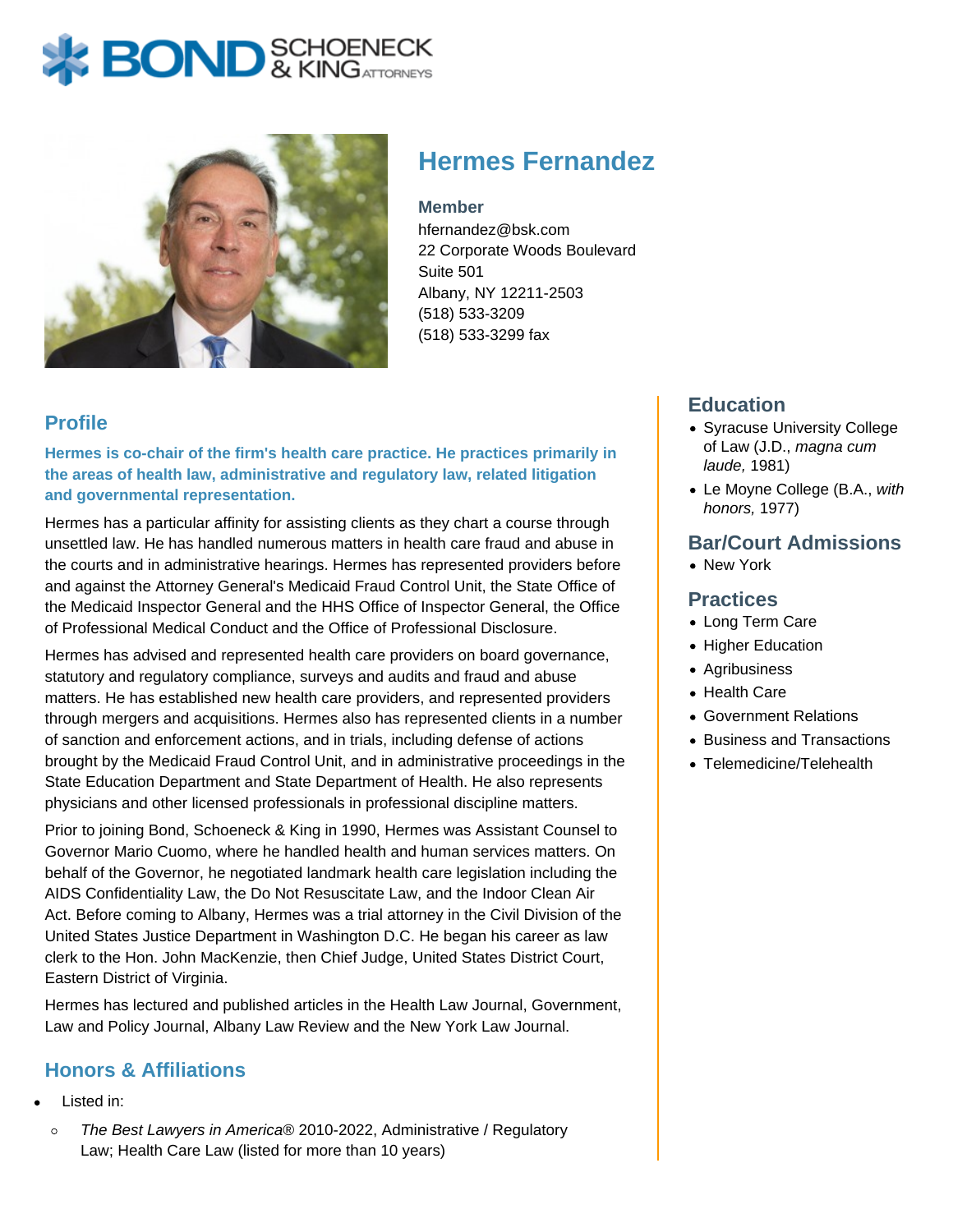

- Best Lawyers Albany Health Care Law Lawyer of the Year, 2013, 2020
- Martindale-Hubbell®, AV Preeminent Rated  $\circ$
- New York Super Lawyers 2017®, Administrative Law  $\circ$
- Healthcare/Life Sciences Trailblazer, National Law Journal, March 2021
- Distinguished Service Award, Consumer Directed Personal Assistance Association of New York State, October 30, 2019
- Committee on Character and Fitness, New York State Supreme Court, Appellate Division, Third Department
- American Bar Association, Member, Health Law Section
- New York State Bar Association
	- Co-Chair, Task Force on Nursing Homes and Long-Term Care  $\circ$
	- Task Force on Mandatory COVID Vaccination and Safeguarding Public Health  $\circ$
	- Restarting the Economy Work Group  $\circ$
	- Member, House of Delegates  $\circ$
	- Immediate Past Chair, Health Law Section  $\circ$
	- Past Chair, Committee on Mental Retardation and Developmental Services  $\circ$ **Providers**
	- Past Chair, Legislative Policy Committee  $\circ$
- Albany County Bar Association
- Capital District Black and Hispanic Bar Association
- American Health Lawyer's Association
- Order of the Coif

#### **Representative Presentations**

- Vaccination: Equity and Mandates Panel, Health Law Section Fall Meeting 2021, New York State Bar Association, November 5, 2021
- Panel, Discussion & Q&A, Health Law Section Fall Meeting 2021, New York State Bar Association, October 29, 2021
- Today's Provider Landscape: Legal, Contracting and Policy Changes, CDPAANYS 18th Annual Conference, October 27, 2021
- Interviewed, NYS Bar Association Proposes State Coronavirus Vaccine Mandate," CBS 6 Albany – WRGB, November 9, 2020
- Changes to New York's Wage Parity Requirements & CDPA, Consumer Directed Personal Assistance Association of New York, May 15, 2020
- New Rules Regarding Family and Medical Leave Expansion Act and the Emergency Paid Sick Leave Act Webinar, NYS Care Management Coalition, April 1, 2020
- Panelist, Health Law 101, Bridging the Gap, New York State Bar Association, March 21, 2019
- Regulatory & Compliance Update for Fiscal Intermediaries Under NY's CDPAP, Home Care Association of New York State, December 10, 2018
- New York State Paid Family Leave Program: Guidance for Home Care Providers, Webinar, January 16, 2018